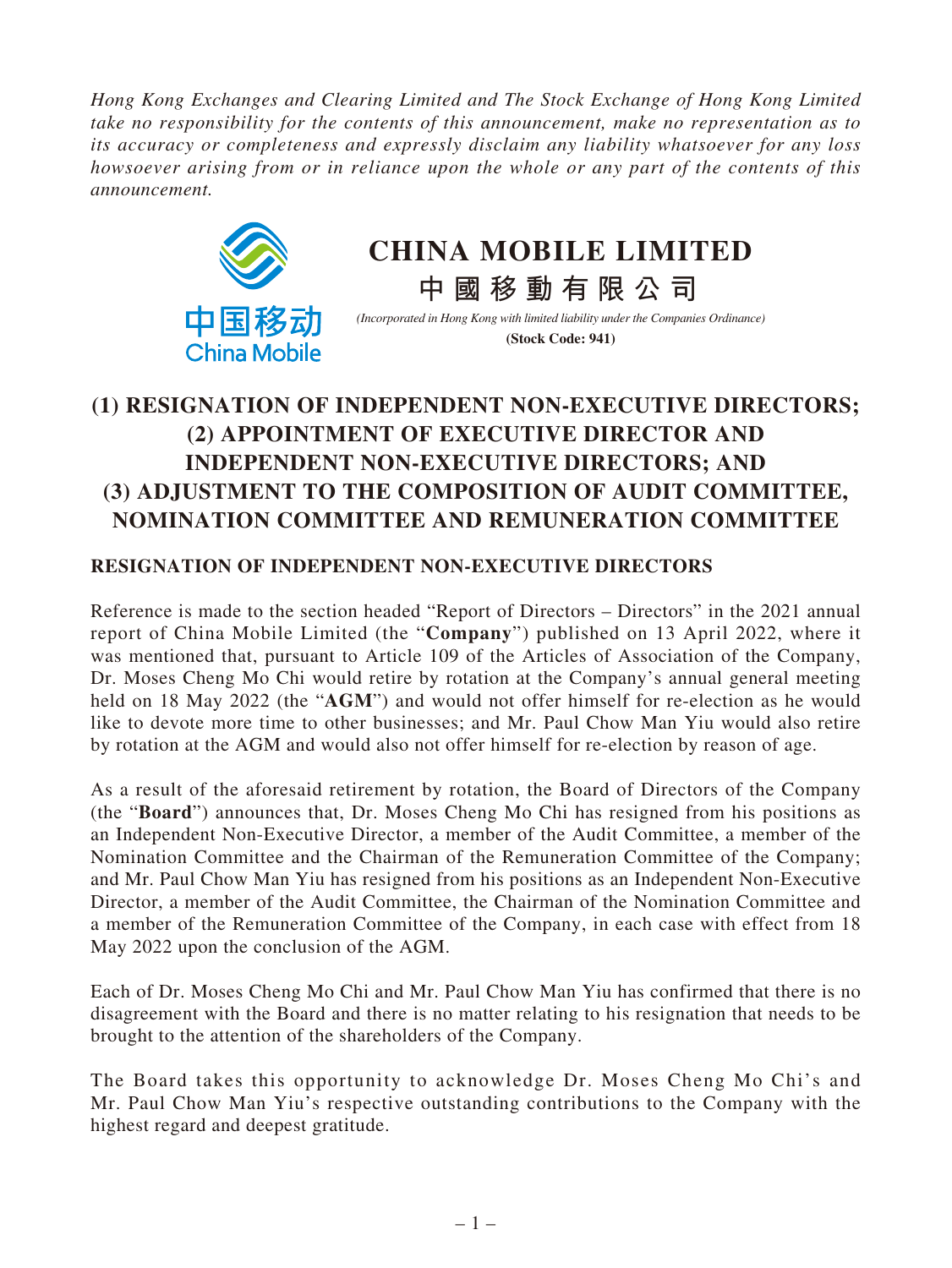### **APPOINTMENT OF EXECUTIVE DIRECTOR AND INDEPENDENT NON-EXECUTIVE DIRECTORS**

The Board is pleased to announce that, at a meeting of the Board held subsequent to the conclusion of the AGM, as proposed by the Nomination Committee of the Company and after review and approval by the Board, Mr. Li Pizheng has been appointed as an Executive Director of the Company; and each of Mr. Carmelo Lee Ka Sze and Mrs. Margaret Leung Ko May Yee has been appointed as an Independent Non-Executive Director, a member of the Audit Committee, a member of the Nomination Committee and a member of the Remuneration Committee of the Company, in each case with effect from 18 May 2022.

Mr. Li Pizheng, aged 57, is currently a Director of China Mobile Communications Group Co., Ltd., the ultimate controlling shareholder of the Company, and a Director of China Mobile Communication Co., Ltd.. Mr. Li had successively served as Deputy Director of Shaanxi Post Bureau, Director of Information Technology Bureau of the State Post Bureau of China, Director of Information Technology Bureau of China Post Corporation (restructured into China Post Group Co., Ltd. in 2019) ("**China Post**"), President of Anhui Post Company, Chairman of Anhui Postal Express & Logistics Co., Ltd., Vice President of China Post, as well as Director of China Post. Mr. Li received a Bachelor's degree in Engineering from Beijing Institute of Posts and Telecommunications in 1980, and a Master of Business Administration degree from Xi'an Jiaotong University in 1998. Mr. Li is also a professor-level senior engineer with over 30 years of experience in the postal and telecommunications industry. The Company firmly believes that Mr. Li will make a significant contribution to the Company with his extensive experience and valuable expertise in the telecommunications industry.

Mr. Carmelo Lee Ka Sze, JP, aged 62, has been a partner of Messrs. Woo Kwan Lee & Lo since 1989 and is currently a Non-Executive Director of Safety Godown Company, Limited and Playmates Holdings Limited, an Independent Non-Executive Director of KWG Group Holdings Limited, and Company Secretary of Shenzhen Investment Limited, all of which are listed in Hong Kong. Mr. Lee is also a member of Chairmen pool of the Listing Review Committee of The Stock Exchange of Hong Kong Limited, a member of the InnoHK Steering Committee of the Innovation and Technology Commission, Chairman of the Appeal Tribunal Panel (Buildings), a Convenor of the Financial Reporting Review Panel of the Financial Reporting Council of Hong Kong, as well as a member of the Campaign Committee of The Community Chest of Hong Kong. Mr. Lee previously served as a Non-Executive Director of Planetree International Development Limited (formerly known as Yugang International Limited) (listed in Hong Kong), Hopewell Holdings Limited (listed in Hong Kong before privatization in 2019), Termbray Industries International (Holdings) Limited (listed in Hong Kong) and CSPC Pharmaceutical Group Limited (listed in Hong Kong), and an Independent Non-Executive Director of China Pacific Insurance (Group) Co., Ltd (listed in Hong Kong and Shanghai) and Esprit Holdings Limited (listed in Hong Kong). Mr. Lee is qualified as a solicitor in Hong Kong, England and Wales, Singapore and Australian Capital Territory, having received a Bachelor's degree in Laws and a Postgraduate Certificate in Laws from The University of Hong Kong in 1982 and 1983, respectively. The Company firmly believes that Mr. Lee will make a significant contribution to the Company with his extensive experience and valuable expertise in the legal and regulatory profession.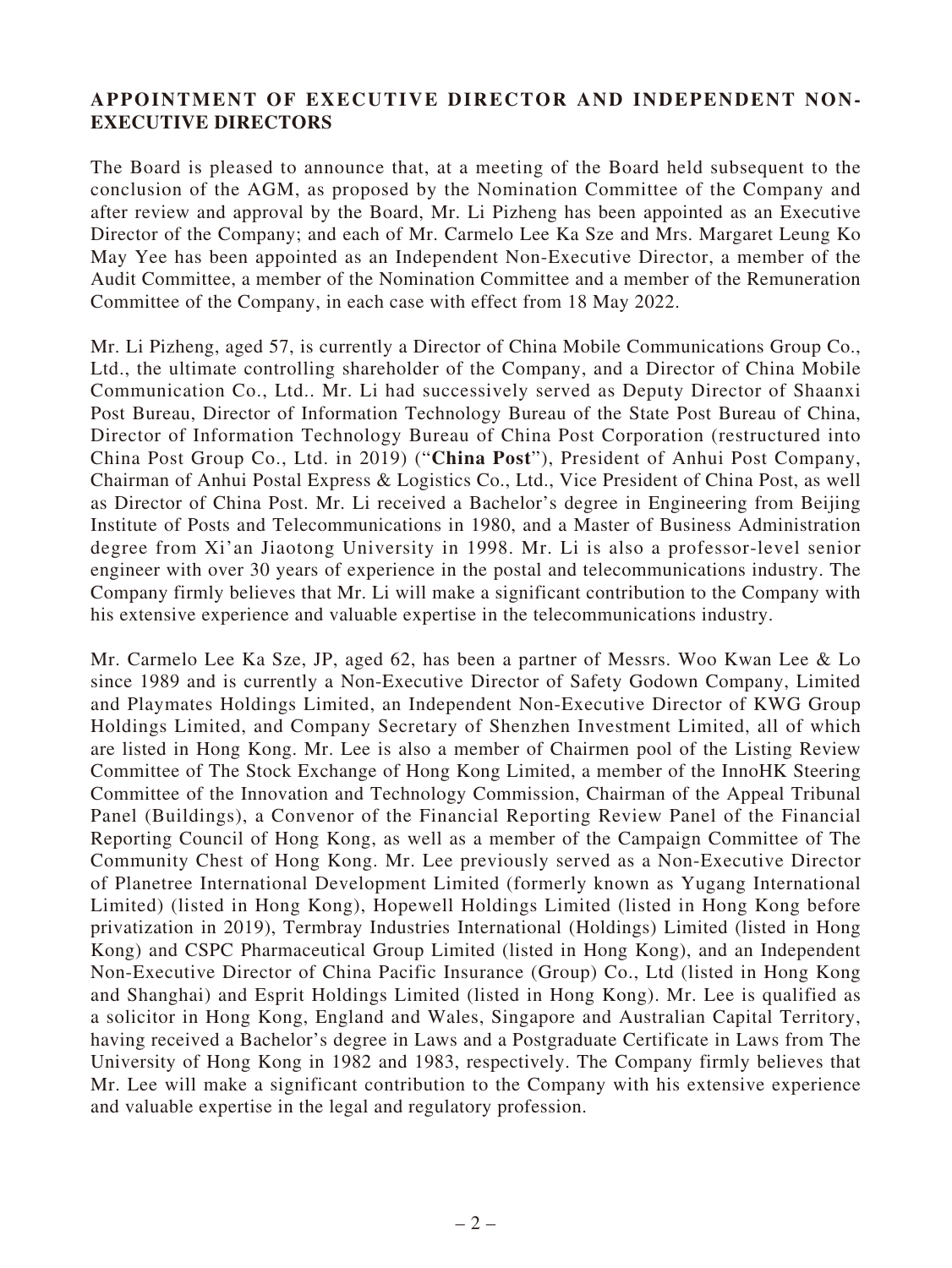Mrs. Margaret Leung Ko May Yee, SBS, JP, aged 69, is currently an Independent Non-Executive Director of First Pacific Company Limited (listed in Hong Kong), Sun Hung Kai Properties Limited (listed in Hong Kong) and Agricultural Bank of China Limited (listed in Hong Kong and Shanghai). Mrs. Leung is a member of the National Committee of the Chinese People's Political Consultative Conference, Vice Chairman of the Advisory Committee on Arts Development of the Home Affairs Bureau, a member of the Public Service Commission, a member of the Advisory Committee on Post-office Employment for Former Chief Executives and Politically Appointed Officials, a non-ex officio member of The Law Reform Commission of Hong Kong, a Steward of The Hong Kong Jockey Club, as well as a Council member, Treasurer, Chairman of the Finance Committee and a member of the Human Resource Policy Committee of The University of Hong Kong. Mrs. Leung had served as Group General Manager and Global Co-Head of Commercial Banking of HSBC Holdings plc (listed in London, Hong Kong, Bermuda and New York), Vice-Chairman and Chief Executive of Hang Seng Bank Limited (listed in Hong Kong), as well as Deputy Chairman, Managing Director and Chief Executive of Chong Hing Bank Limited (listed in Hong Kong before privatization in 2021). Mrs. Leung also previously served as an Independent Non-Executive Director of Swire Pacific Limited (listed in Hong Kong), Hutchison Whampoa Limited (listed in Hong Kong before reorganization in 2015), China Construction Bank Corporation (listed in Hong Kong and Shanghai), QBE Insurance Group Limited (listed in Australia), Hong Kong Exchanges and Clearing Limited (listed in Hong Kong) and Li & Fung Limited (listed in Hong Kong before privatization in 2020). Mrs. Leung received a Bachelor's degree in Economics, Accounting and Business Administration from The University of Hong Kong in 1975. The Company firmly believes that Mrs. Leung will make a significant contribution to the Company with her extensive experience and valuable expertise in the financial profession.

The Company has not entered into any service contract with Mr. Li Pizheng, Mr. Carmelo Lee Ka Sze or Mrs. Margaret Leung Ko May Yee which provides for a specified length of service. Mr. Li Pizheng, Mr. Carmelo Lee Ka Sze and Mrs. Margaret Leung Ko May Yee will be duly subject to retirement by rotation and re-election at the annual general meetings of the Company in accordance with the requirements of the Articles of Association of the Company. As proposed by the Board, each of Mr. Li Pizheng, Mr. Carmelo Lee Ka Sze and Mrs. Margaret Leung Ko May Yee will receive an annual director's fee of HK\$180,000 as approved by the shareholders of the Company; in addition, each of Mr. Carmelo Lee Ka Sze and Mrs. Margaret Leung Ko May Yee will also receive annual fees of HK\$150,000, HK\$50,000 and HK\$60,000 as a member of the Audit Committee, a member of the Nomination Committee and a member of the Remuneration Committee of the Company, respectively. Such fees are payable on a time pro-rata basis for any non-full year's service. The remuneration of Mr. Li Pizheng, Mr. Carmelo Lee Ka Sze and Mrs. Margaret Leung Ko May Yee has been determined by the Board with reference to their respective duties, responsibilities and experience, prevailing market conditions and so forth. Mr. Li Pizheng has voluntarily waived his annual director's fee of HK\$180,000.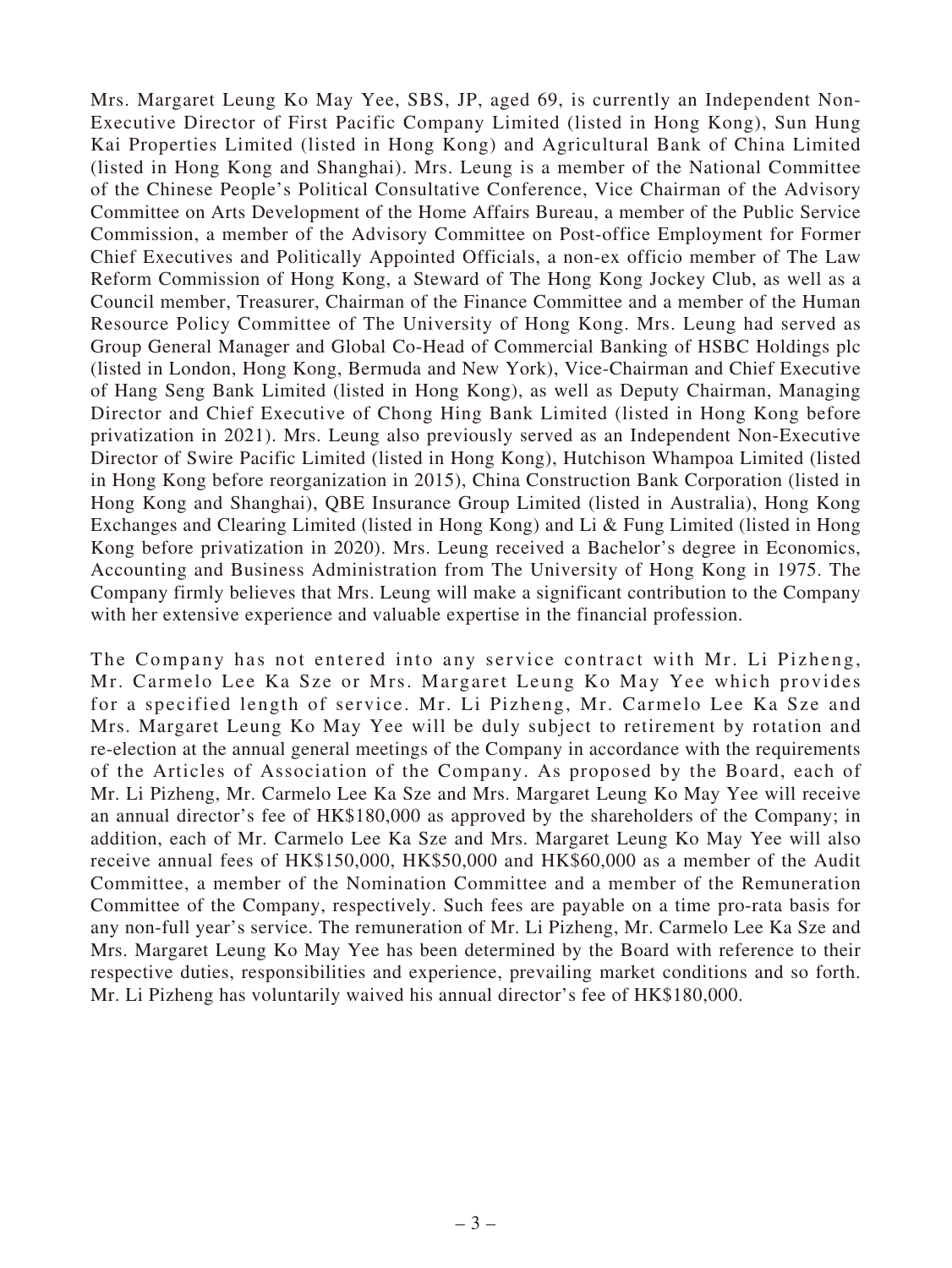Save as disclosed above, each of Mr. Li Pizheng, Mr. Carmelo Lee Ka Sze and Mrs. Margaret Leung Ko May Yee does not have any relationship with any other director, senior management, substantial shareholder or controlling shareholder of the Company. As at the date of this announcement, Mrs. Margaret Leung Ko May Yee holds 20,000 shares in the Company. Save as disclosed above, each of Mr. Li Pizheng, Mr. Carmelo Lee Ka Sze and Mrs. Margaret Leung Ko May Yee does not have any interest in shares of the Company within the meaning of Part XV of the Securities and Futures Ordinance (Chapter 571 of the Laws of Hong Kong).

Save as disclosed above, there is no other information required to be disclosed pursuant to any of the requirements of Rule 13.51(2) of the Rules Governing the Listing of Securities on The Stock Exchange of Hong Kong Limited and there is no other matter relating to the appointment of Mr. Li Pizheng, Mr. Carmelo Lee Ka Sze and Mrs. Margaret Leung Ko May Yee that needs to be brought to the attention of the shareholders of the Company.

The Company takes this opportunity to welcome Mr. Li Pizheng, Mr. Carmelo Lee Ka Sze and Mrs. Margaret Leung Ko May Yee as members of the Board.